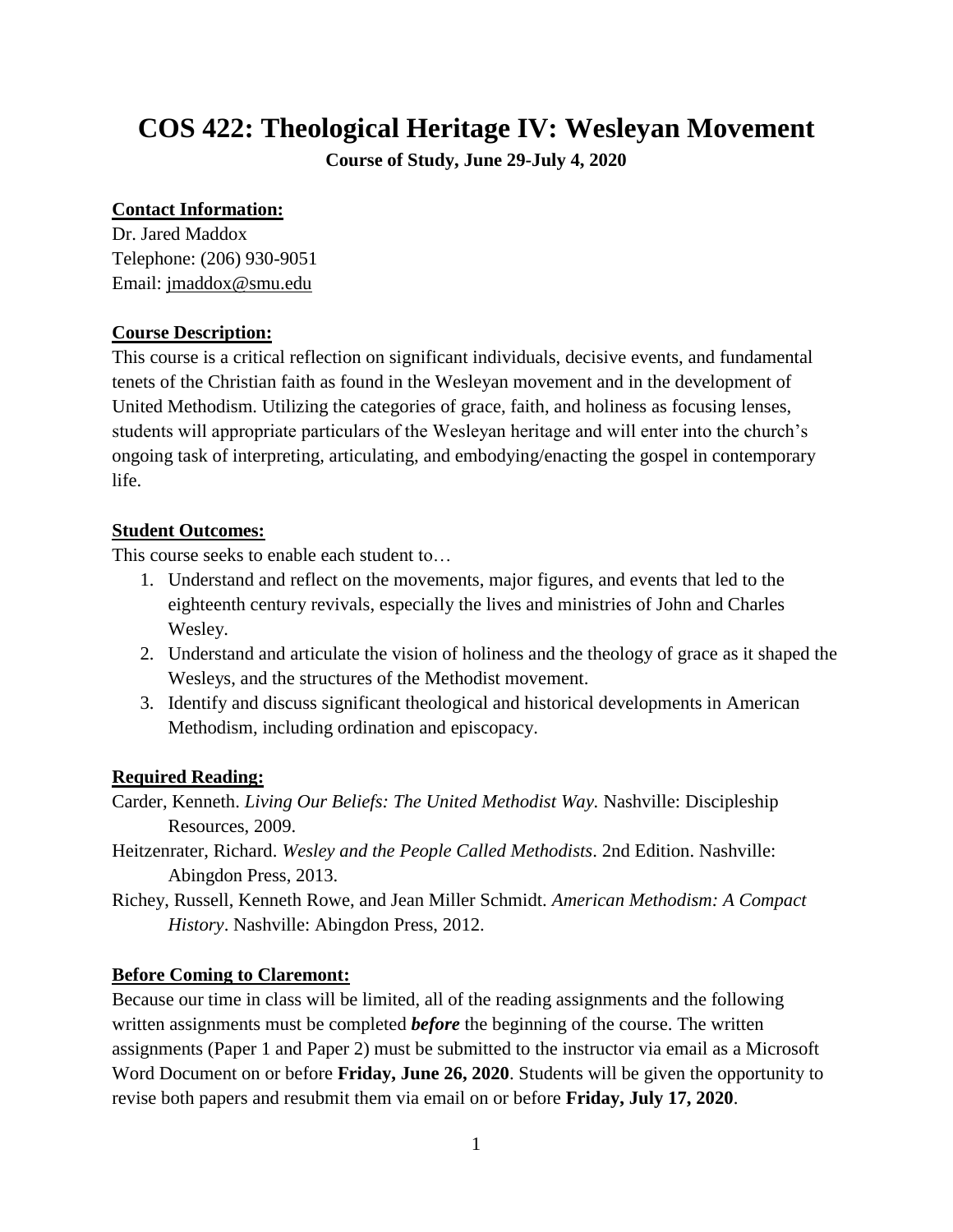## **Formatting:**

Each paper should be double-spaced with one-inch margins and type-twelve, Times New Roman font. Citations are necessary following every quotation and when information is discussed that is not considered common knowledge. Students are not required to use a specific citation style, so long as they are consistent.

## **A Note on Plagiarism:**

Do not plagiarize. If you are struggling to complete your pre-class assignment on time, please contact the professor and explain the situation. Persons caught plagiarizing will receive a zero on the assignment and be reported to the Director of the Course of Study program.

#### **Required Work:**

| <b>Assignment Category</b> | <b>Percentage of Final Grade</b> |
|----------------------------|----------------------------------|
| Pre-Class Assignment       | 60%                              |
| Exam                       | 15%                              |
| Participation              | 25%                              |

## **Grading Scale:**

| .          |                               |                                |           |      |
|------------|-------------------------------|--------------------------------|-----------|------|
| $100-90$ A | $-80P$<br>Q <sub>O</sub><br>ັ | $-70C$<br>79 <sub>-</sub><br>╰ | $69-60$ D | 50-L |
|            |                               |                                |           |      |

## **Grading Criteria:**

Every pre-class assignment will be graded according to the following criteria:

- 1. The student has answered the prompt to the best of their ability.
- 2. The student has demonstrated that they have read and engaged with the assigned material.
- 3. The student has sought to fix every typographical and grammatical error.
- 4. The student has properly cited their sources, thus avoiding intentional and unintentional plagiarism.
- 5. The student has written the required number of sentences and/or paragraphs.

| Day       | <b>Subjects Discussed</b>                      | <b>Materials for Review</b>   |
|-----------|------------------------------------------------|-------------------------------|
| Monday    | The context, upbringing, and early ministry of | Heitzenrater, Chapters 1-3,   |
|           | John and Charles Wesley                        | Section 1 of Paper 1          |
| Tuesday   | Main facets of John Wesley's theology and his  | Heitzenrater, Chapters 4-6,   |
|           | ministry after Aldersgate                      | Epilogue, Paper 2             |
| Wednesday | Eighteenth and early nineteenth century        | Richey, Rowe, and Schmidt     |
|           | American Methodism                             | (RRS), Introduction, Chapters |
|           |                                                | 1-5, Section 2 of Paper 1     |
| Thursday  | Late nineteenth and early twentieth century    | RRS, Chapters 6-10, Section 3 |
|           | Methodism                                      | of Paper 1                    |
| Friday    | United Methodism until the present day.        | RRS, Chapters 11-12           |
| Saturday  | Exam                                           | Everything                    |

#### **Schedule:**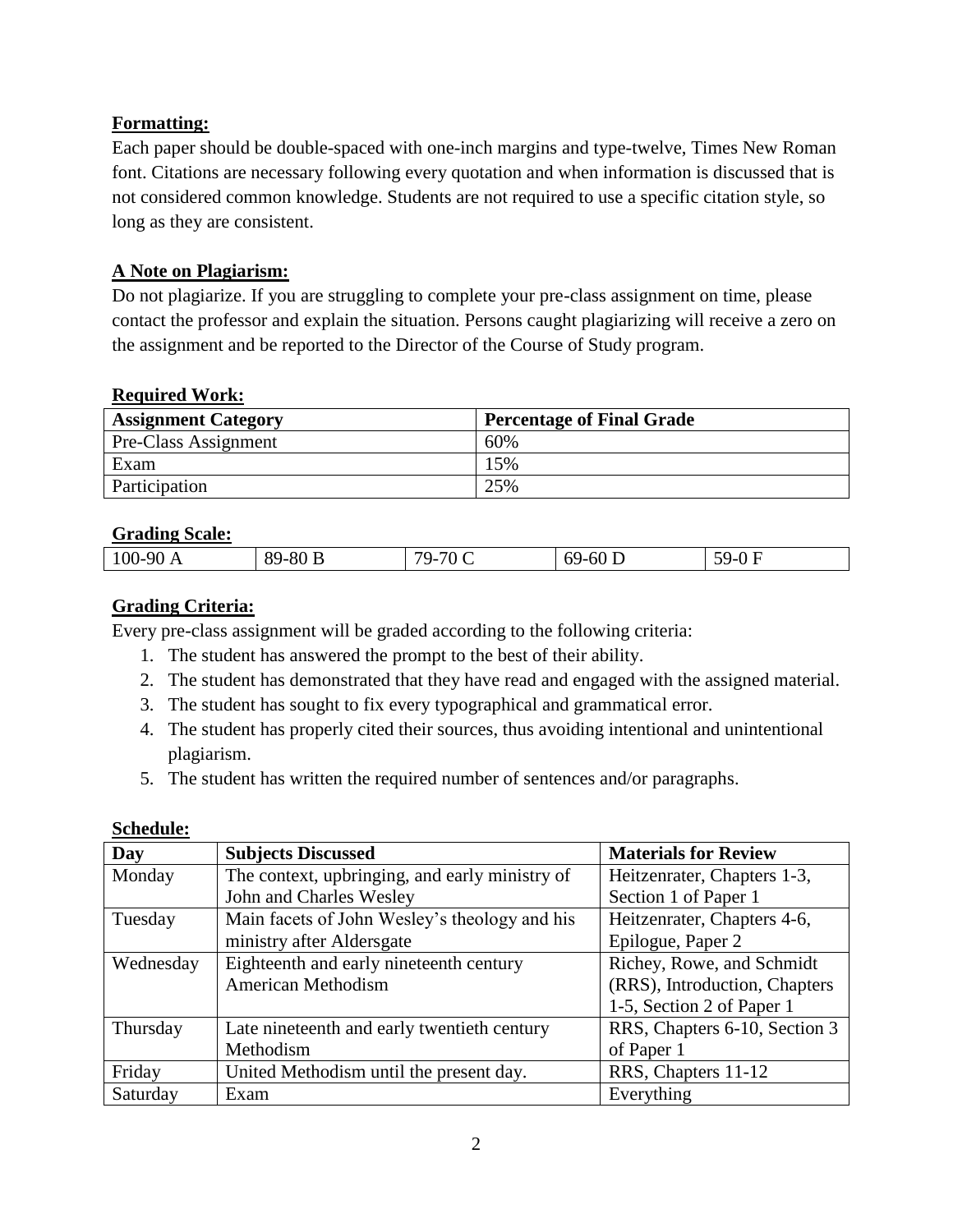## **Pre-Class Assignment**

## **Paper 1:**

During the past 300 years, The United Methodist Church has transformed from a small movement into the second largest Protestant denomination in the United States. Paper 1 encourages each student to better understand and critically interact with important persons, places, structures, and decisions that have shaped and will continue to shape the church.

Section 1: Describe or define 8 of the following 12 terms and names. Each description/definition should be 2-3 sentences, in your own words, and based on the required texts.

- 1. Arminianism
- 2. "The Holy Club"
- 3. The "Quietism" or "Stillness" **Controversy**
- 4. George Whitefield
- 5. Peter Bӧhler
- 6. Fetter Lane Society
- 7. Aldersgate
- 8. Field Preaching
- 9. Classes and Bands
- 10. Foundery Society
- 11. The General Rules
- 12. John Fletcher

Section 2: Write a 3 to 4 paragraph essay on 1 of the 2 essay questions provided below.

- 1. What characterized the life and ministry of Francis Asbury and other early American itinerants? What structures and disciplinary requirements did they believe were necessary for American Methodism to transition from a society to a church? Which of these characteristics, structures, and disciplinary requirements do you still see within The United Methodist Church?
- 2. What role did Nathan Bangs play in the transformation of the Methodist Episcopal Church? Why did some Methodists believe that this transformation constituted an abandonment of the church's founding ethos and discipline? Do you believe the church could have grown beyond a small denomination without a publishing house, missionary society, educational institutions, or increasing itinerant salaries? In your opinion, how have these changes affected the mission and ministry of the church?

Section 3: Write a 3 to 4 paragraph essay on 1 of the 3 essay questions provided below.

- 1. Why was Bishop Andrew the central figure in the division of the Methodist Episcopal Church? How did the Committee of Nine and Plan of Separation seek to make the division as peaceable as possible? Do you believe an updated version of the Plan of Separation could succeed in diffusing the present-day tension over homosexual marriage and ordination?
- 2. How did race prevent representatives from the Methodist Episcopal Church and the Methodist Episcopal Church, South from reuniting before 1939? How did their eventual compromise, the formation of jurisdictions, incorporate regionalism and racial inequality